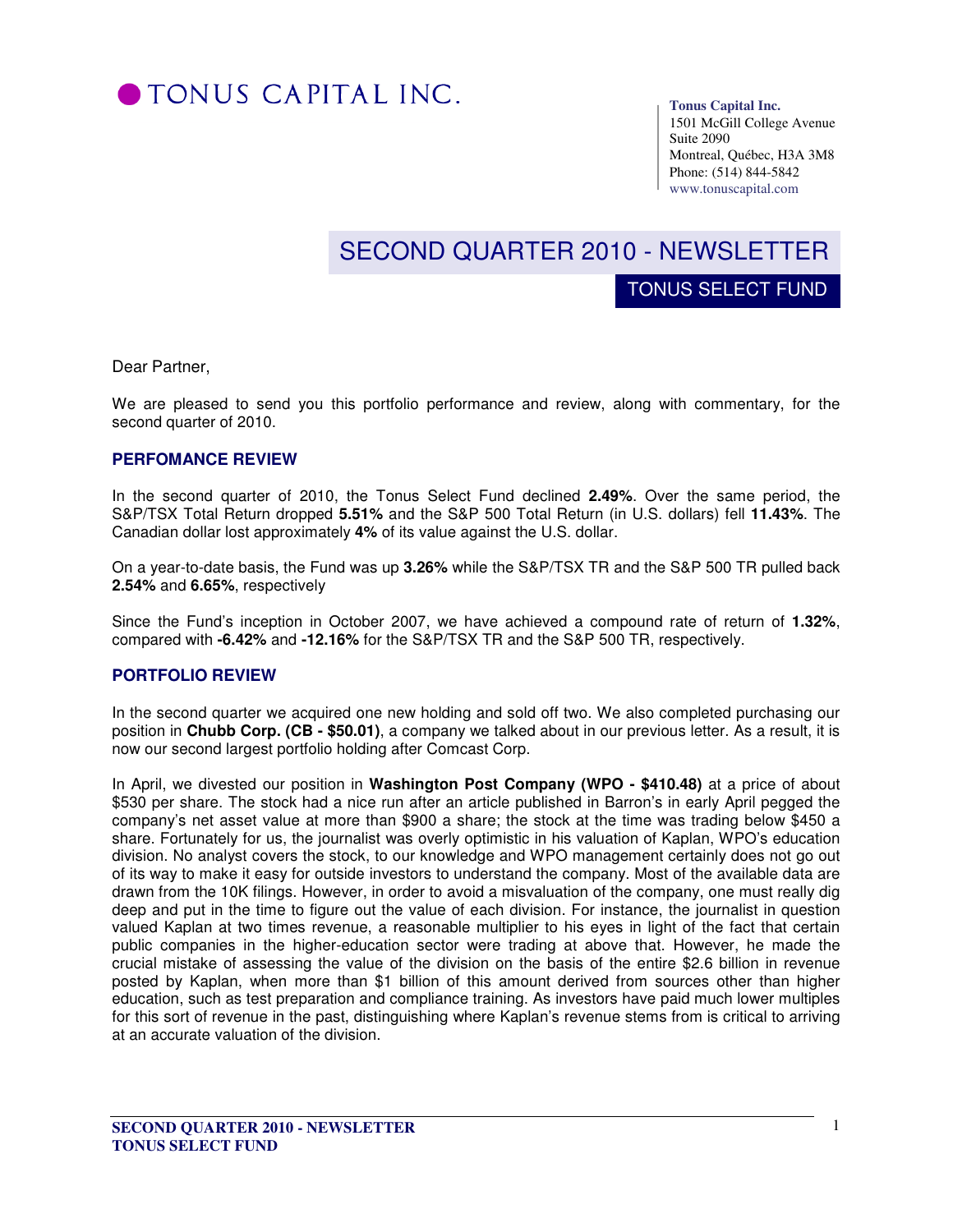However, we did not part with the stock solely on the short-term hype generated by the article. The key point to remember from this is that any under-followed stock can be misunderstood. This is why it is vital to do one's own homework. Otherwise, you risk paying the consequences for somebody else's flawed analysis. Instead, what really persuaded us to sell WPO after the stock spiked was the shifting regulatory landscape for for-profit schools in the United States. Given that most of their revenue comes in the form of federally subsidized loans, the sector is heavily regulated. We have been investing in the sector for more than ten years and we have always kept a watchful eye on developments in Washington and the impact decisions there could have on the industry. The Obama administration has undertaken a full review of the sector and some of the proposals presently on the table could hurt the industry as a whole if enacted into law. Because of this added political uncertainty, a wider margin of safety was warranted. Hence, when the stock shot up on impetus from the Barron's article, we decided to take our profit.

Since we sold our holding in mid-April, most stocks in the for-profit schools sector have plunged more than 25%, including WPO. A number of short sellers have been very critical of the sector and its dependence on federal government money. Probably the most vocal of these has been Steve Eisman of the Frontpoint Financial Services Fund, famous for being featured in Michael Lewis's latest book, The Big Short. Needless to say when he talks about shorting something, people listen. Now, we read one of the transcripts in which he bashed for-profit schools at a hedge fund gathering. While many of his industry observations were dead on, his analysis of WPO was way off the mark. In particular, his claim that more than 100% of company earnings flowed from Kaplan was plain wrong. He neglected to mention that WPO owned a cable division, which contributed nearly \$300 million in EBITDA in 2009! Moreover, as was the case with the journalist from Barron's, Eisman did not discriminate between the portion of Kaplan profits deriving form higher education and the portion generated by other education segments not affected by changes in regulation in Washington. However, these inaccuracies could play in our favour ultimately. At time of writing, WPO stock was trading at about \$400 a share. At this price, it might be worth considering it as a buying opportunity!

The other holding we sold off during the quarter was **Senvest Capital Inc. (SEC - \$69.99)**. We discussed the company at length in our December letter. As you might recall, it held plenty of cash and essentially managed two hedge funds. The stock did terrifically well for us. We began building our position in May 2009 when the stock was going for \$19.00 a share and its book value stood at about \$36 a share. We divested last May at \$70.00 a share. For the quarter ended March 2010, the company disclosed a book value of more than \$120 a share.

One stock that we did not unload entirely, having sold approximately half of our position, is **Cogeco Cable Inc. (CCA - \$ 34.32)**. One of the concerns that we expressed to you when we purchased the stock was that CEO Louis Audet might be tempted back onto the acquisition trail once he believed the problems with Cabovisao, the company's cable television provider subsidiary in Portugal, were settled. We parted with the shares at about \$40.00 as it became clear that Mr. Audet's appetite for acquisition had returned. As we foresaw, investors did not react well to the news and the stock is currently trading in the vicinity of \$35.00 a share. At this price, the margin of safety is still wide enough that we decided to hang on to the other half of our shares

Once again, I am afraid we must refrain from disclosing the latest addition to our portfolio. It is an illiquid stock and we are patiently accumulating a position. Once the process completed, we will eagerly tell you all there is to know about it and stipulate our reasons for buying.

## **COMMENTARY**

#### **Holding significant liquidity and still achieving good performance in an up market**

With the North American market closing the second quarter decidedly in the red, our relative performance looked better in comparison, no doubt thanks in part to our large cash holding representing 43% of our portfolio at the end of the period. As you know, our firm is long-term oriented and absolute-return driven.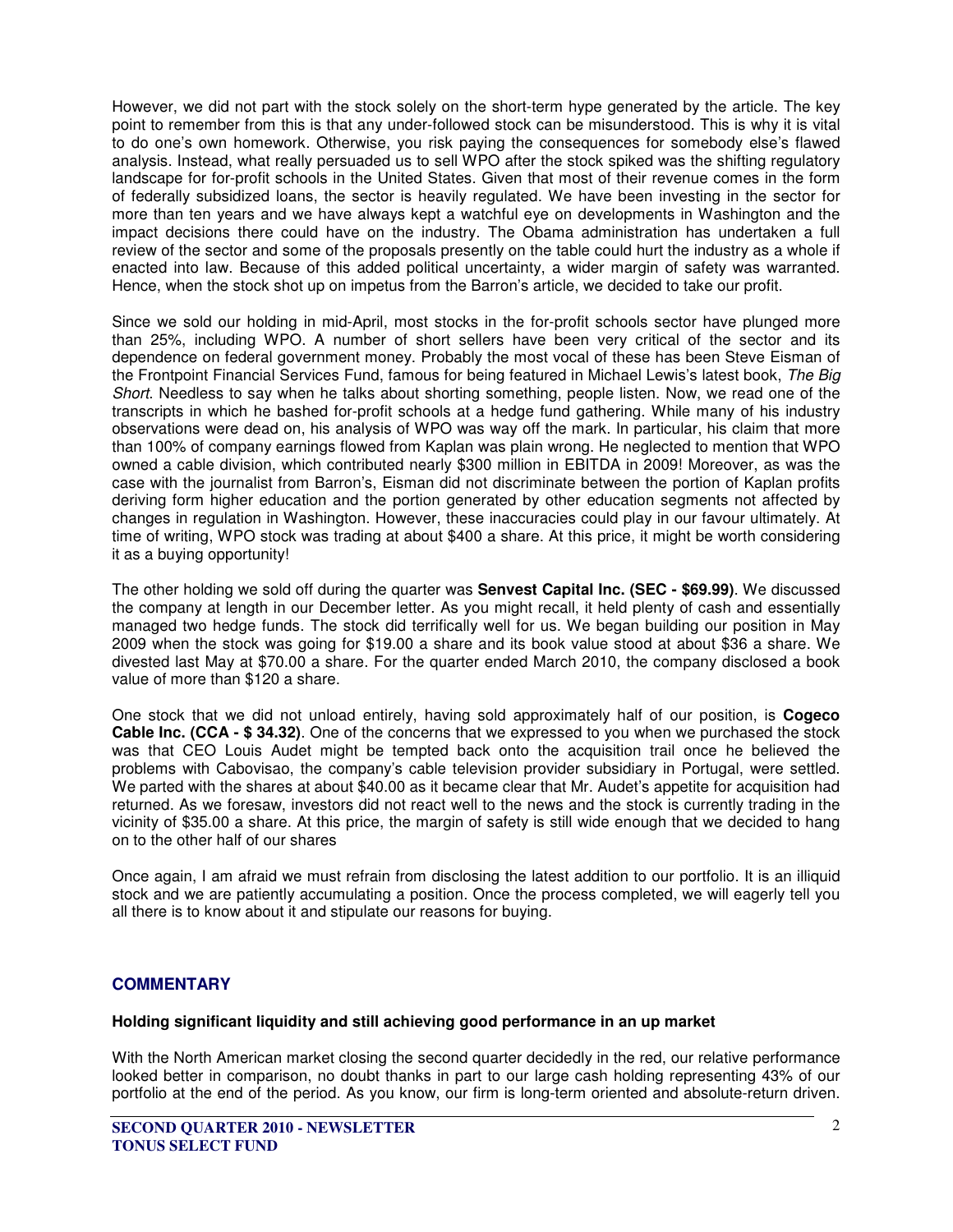Consequently, doing relatively well one quarter is no cause for elation just as turning in a relatively poor performance over a single quarter is any cause for despair.

We realize that holding a large amount of liquidity is controversial and that most firms prefer to invest all their cash even if it means doing so without conviction for half their portfolio holdings. It is easier psychologically to buy stocks you do not truly believe in--and it is probably better for the portfolio manager's career as well--than it is to expose oneself to the scepticism of investors and the wrath of superiors by opting to hold substantial liquidity until better investments come along. But sitting on cash does not necessarily mean that a fund will not do well if the market goes up. We are a case in point: In the past 12 months ended June 30, 2010, our fund grew 15.46% net of all fees. Over the same period, the S&P/TSX TR was up 11.96% and the S&P 500 TR rose 14.43% in U.S. dollars and 4.65% in Canadian dollars. In that time, our average cash holding was approximately 50%. To be sure, the other half of our portfolio invested in equities had to perform extremely well to outdo the indices, to say nothing of the fact that the U.S. dollar shed 9% of its value during this period, that most of our investments were made in the United States and that we do not practise currency hedging.

Some of our large positions did very well indeed. These included **Berkshire Hathaway Inc. (BRK.B - \$79.69)**, **Penn Millers Corp. (PMIC - \$13.20)** and Washington Post, which advanced, respectively, 38%, 27% and 51% (based on our selling price of \$530 per share for WPO). Results of the sort helped us outpace the market this past year. However, what went unnoticed and what is often more difficult to justify is what we did not do that contributed to achieve our performance.

Our investment principles--very important to us but rarely applied by other firms--dictate that we buy only companies that we understand, whose prospects we are convinced of, and that we believe are trading at a cheap price. If we cannot find enough investments that meet these criteria, we will prefer to hold cash instead. Investing this way tends to minimize the costly mistakes (but, unfortunately, never eliminates them completely) repeated by other managers who live by the rule of being fully invested at all time and who aim for the widest portfolio diversification possible. No manager of a portfolio with 60-plus holdings can stand behind each an every stock with the utmost conviction. We will hold fast to this belief until proven wrong. This sort of strategy is more esthetically appealing and easier to market than value investing. Rather than hold cash, many managers will prefer to hang on to expensive stocks or to buy others that they do not fully grasp but look cheap. They do the same mistakes over and over again: They allow overvalued holdings to decline in price and they are taken aback when companies they did not completely understand perform poorly. What is the point of having one stock up 50% if it is offset by another of equal weight that is down 50%? An investor would be better off holding cash and waiting patiently to seize real opportunities.

However, this simple principle is difficult to apply. There is such a negative perception of cash that almost nobody will venture to hold too much of it for any extended period of time. Fortunately, we act differently because our incentives are different from those that drive most other firms. This is because almost all of our own money is invested in the fund. Our aim is to achieve a strong absolute performance over the long run. Most other managers, instead, get compensated on the basis of asset growth or relative performance.

So far, our strategy seems to be bearing fruit. Our fund is almost three years old. Over this short lifetime, the stock market has fluctuated in a way seldom seen over the arc of an entire decade! This allows us to analyze how the fund has behaved in different environments. To date, it has performed much as expected. It did better than most others when the market crashed in 2007-2008, it did not do as well when the market soared without correcting from March 2009 to July 2009 and, despite being only more or less half invested, it has held its own in the past 12 months while the market rose in more moderate fashion. In the end, we have managed to preserve capital in a very difficult environment and we have outperformed the market by a significant margin even though month to month, quarter to quarter and even year to year our results have differed dramatically in comparison. We realize that 32 months is a short lapse of time but, up to now, we are pleased with the performance we have delivered.